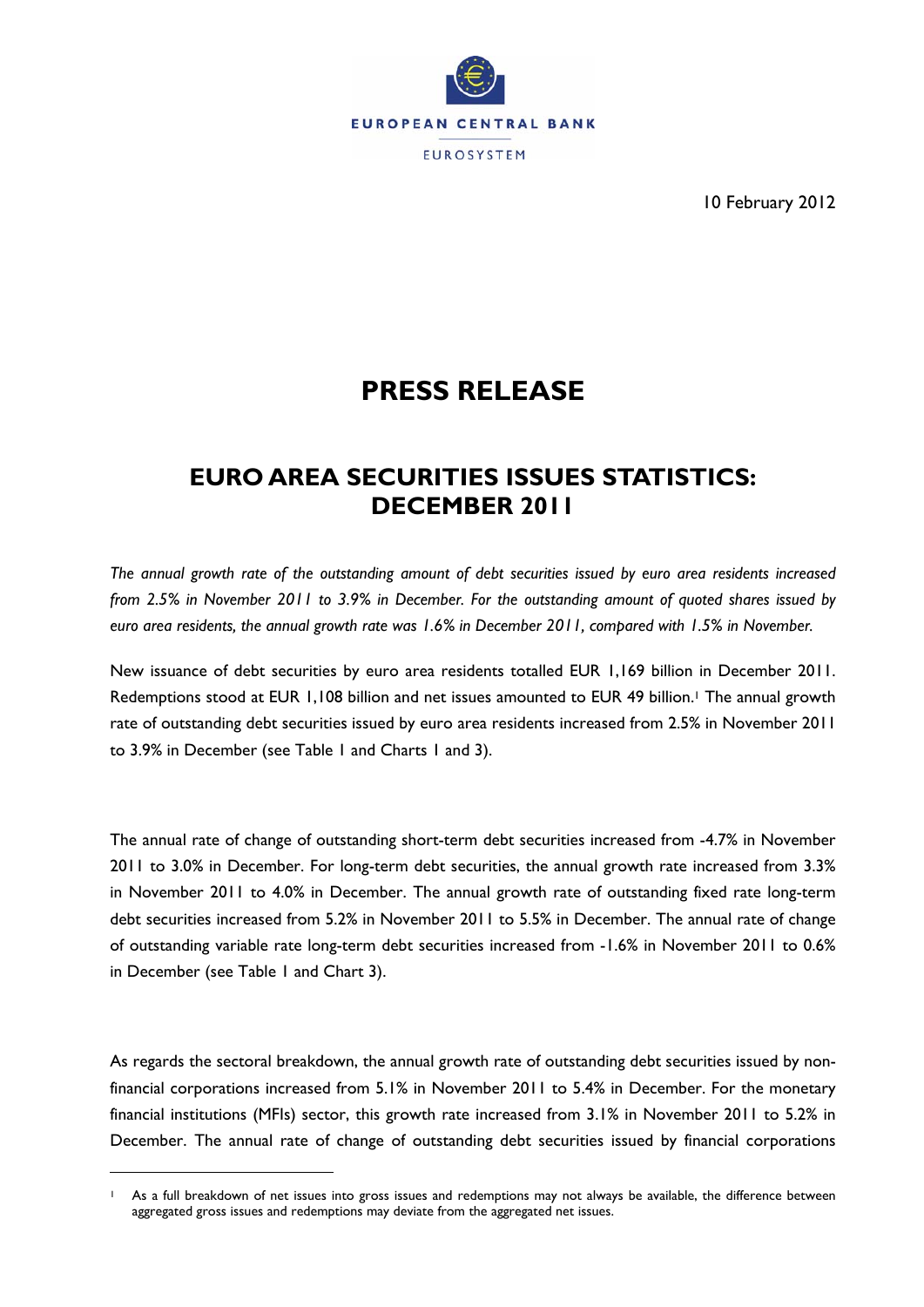other than MFIs was -1.3% in December 2011, compared with -2.0% in November. For the general government, this growth rate increased from 3.9% in November 2011 to 5.4% in December (see Table 2 and Chart 4).

The annual growth rate of outstanding short-term debt securities issued by MFIs increased from 6.4% in November 2011 to 21.8% in December. The annual growth rate of outstanding long-term debt securities issued by MFIs increased from 2.7% in November 2011 to 3.1% in December (see Table 2).

Concerning the currency breakdown, the annual growth rate of outstanding euro-denominated debt securities increased from 2.6% in November 2011 to 4.0% in December. For debt securities in other currencies, this growth rate increased from 1.0% in November 2011 to 2.9% in December (see Table 1).

New issuance of quoted shares by euro area residents totalled EUR 5.6 billion in December 2011. Redemptions came to EUR 1.0 billion and net issues amounted to EUR 4.6 billion. The annual growth rate of the outstanding amount of quoted shares issued by euro area residents (excluding valuation changes) was 1.6% in December 2011, compared with 1.5% in November. The annual growth rate of quoted shares issued by non-financial corporations was 0.4% in December 2011, compared with 0.3% in November. For MFIs, the corresponding growth rate increased from 9.1% in November 2011 to 9.6% in December. For financial corporations other than MFIs, this growth rate increased from 4.6% in November 2011 to 4.9% in December (see Table 4 and Chart 6).

The market value of the outstanding amount of quoted shares issued by euro area residents totalled EUR 3,907 billion at the end of December 2011. Compared with EUR 4,596 billion at the end of December 2010, this represents an annual decrease of -15.0% in the value of the stock of quoted shares in December 2011, down from -11.8% in November.

*Unless otherwise indicated, data relate to non-seasonally adjusted statistics. In addition to the developments for December 2011, this press release incorporates minor revisions to the data for previous periods. The annual growth rates are based on financial transactions that occur when an institutional unit incurs or redeems liabilities, they are not affected by the impact of any other changes which do not arise from transactions.* 

*A complete set of updated securities issues statistics is available on the "Monetary and financial statistics" pages of the Statistics section of the ECB's website http://www.ecb.europa.eu/stats/money/securities/html/index.en.html. These data, as well as euro area data in accordance with the composition of the euro area at the time of the reference period, can be downloaded using the ECB's Statistical Data Warehouse (SDW). The tables and charts*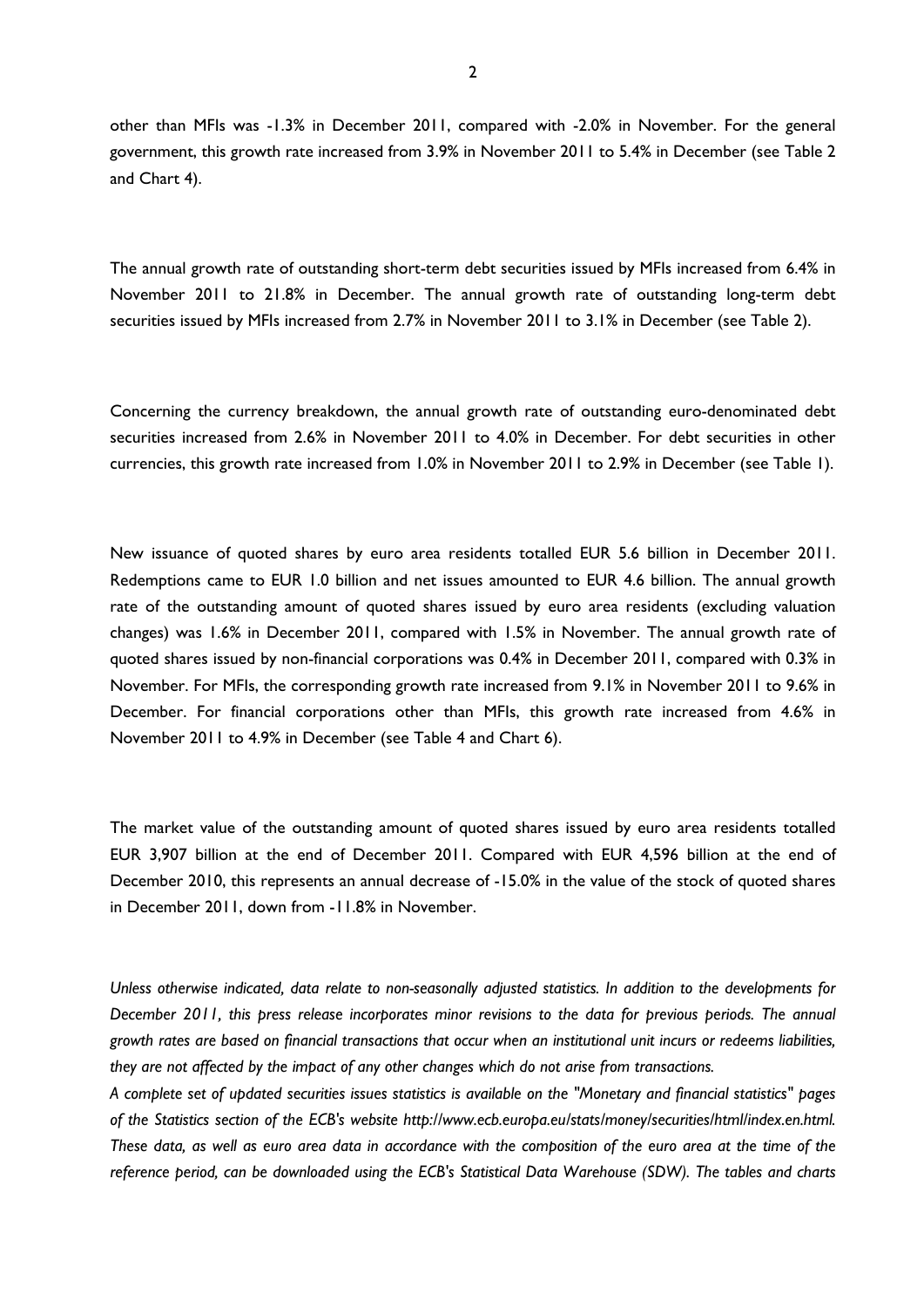*accompanying this press release are also available in the reports section of the SDW (http://sdw.ecb.europa.eu/reports.do?node=1000002753).* 

*Data for the period up to December 2011 will also be published in the March 2012 issues of the ECB's Monthly Bulletin and Statistics Pocket Book. The next press release on euro area securities issues will be published on 12 March 2012.* 

#### **European Central Bank**

Directorate Communications, Press and Information Division Kaiserstrasse 29, D-60311 Frankfurt am Main Tel.: +49 69 1344 7455, Fax: +49 69 1344 7404 Internet: http://www.ecb.europa.eu

**Reproduction is permitted provided that the source is acknowledged.**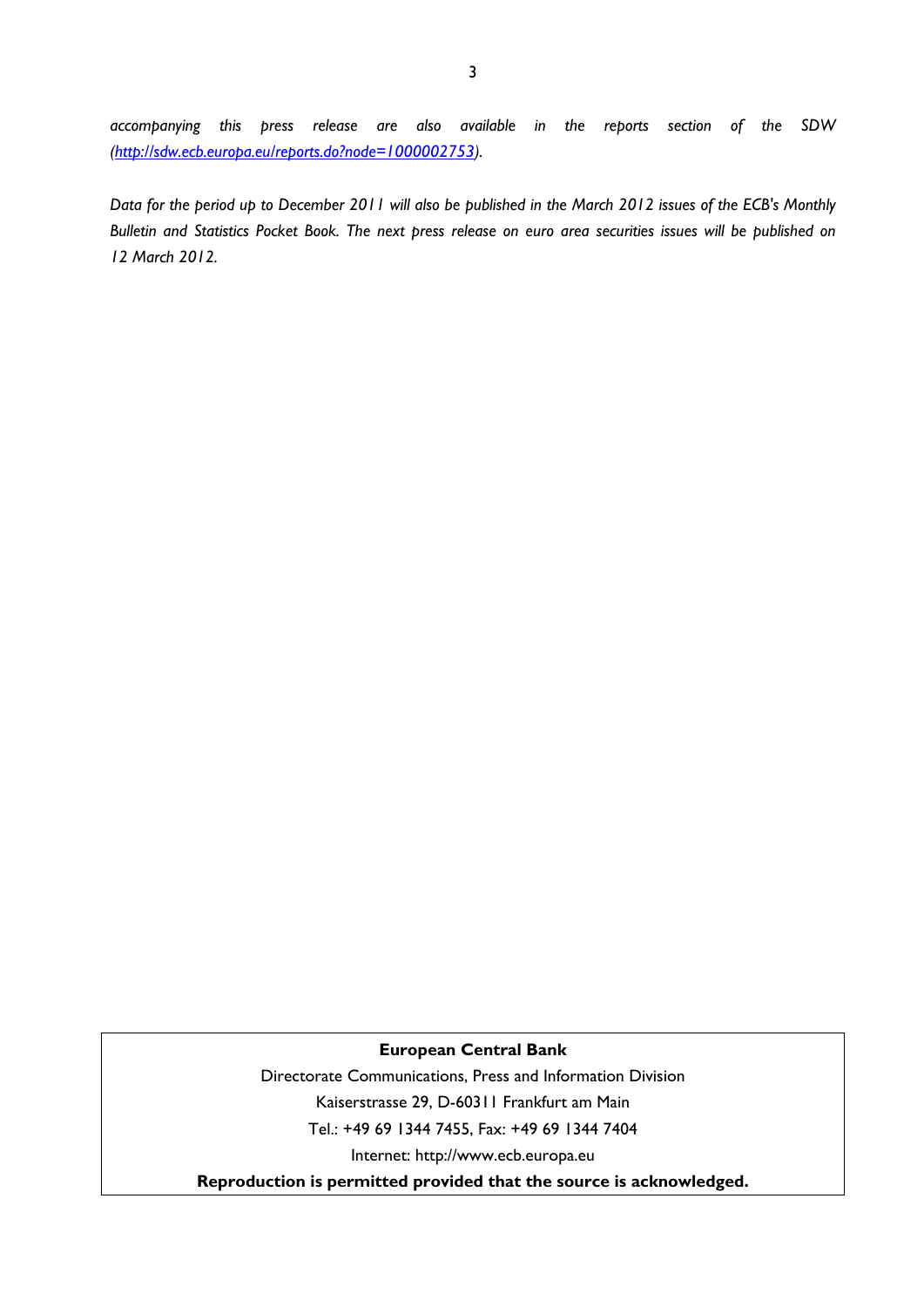## **Euro Area Securities Issues Statistics Press Release**

## **Chart 1: Total gross issuance of debt securities by euro area residents** (EUR billions; transactions during the month; nominal values)



**Chart 2: Total net issuance of debt securities by euro area residents** (EUR billions; transactions during the month; nominal value



Source: ECB securities issues statistics.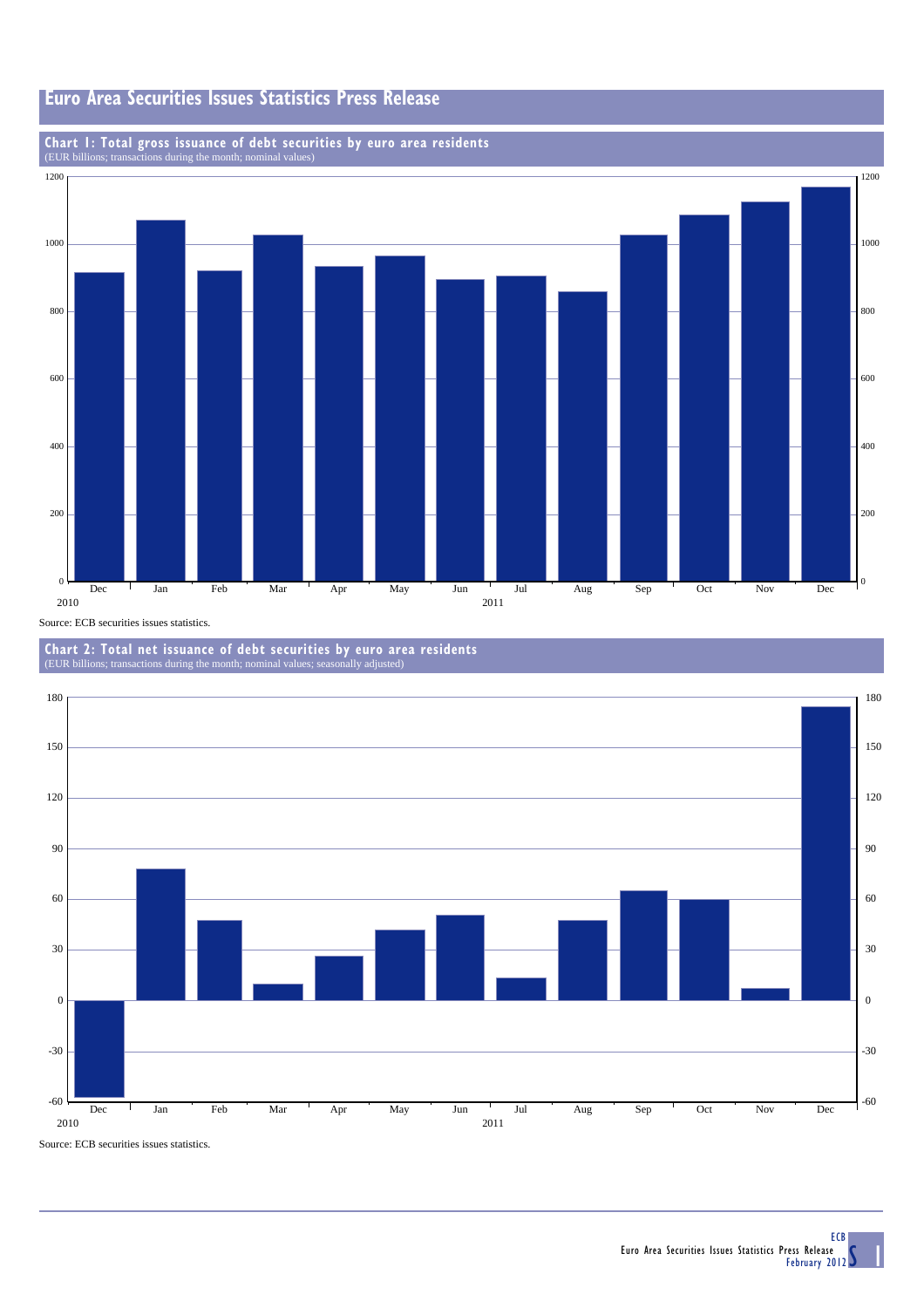### **Euro Area Securities Issues Statistics Press Release**

### **Chart 3: Annual growth rates of debt securities issued by euro area residents, by original maturity**



Source: ECB securities issues statistics.

 $e$  cha

#### **Chart 4: Annual growth rates of debt securities issued by euro area residents, by sector** (percentage changes)



Source: ECB securities issues statistics.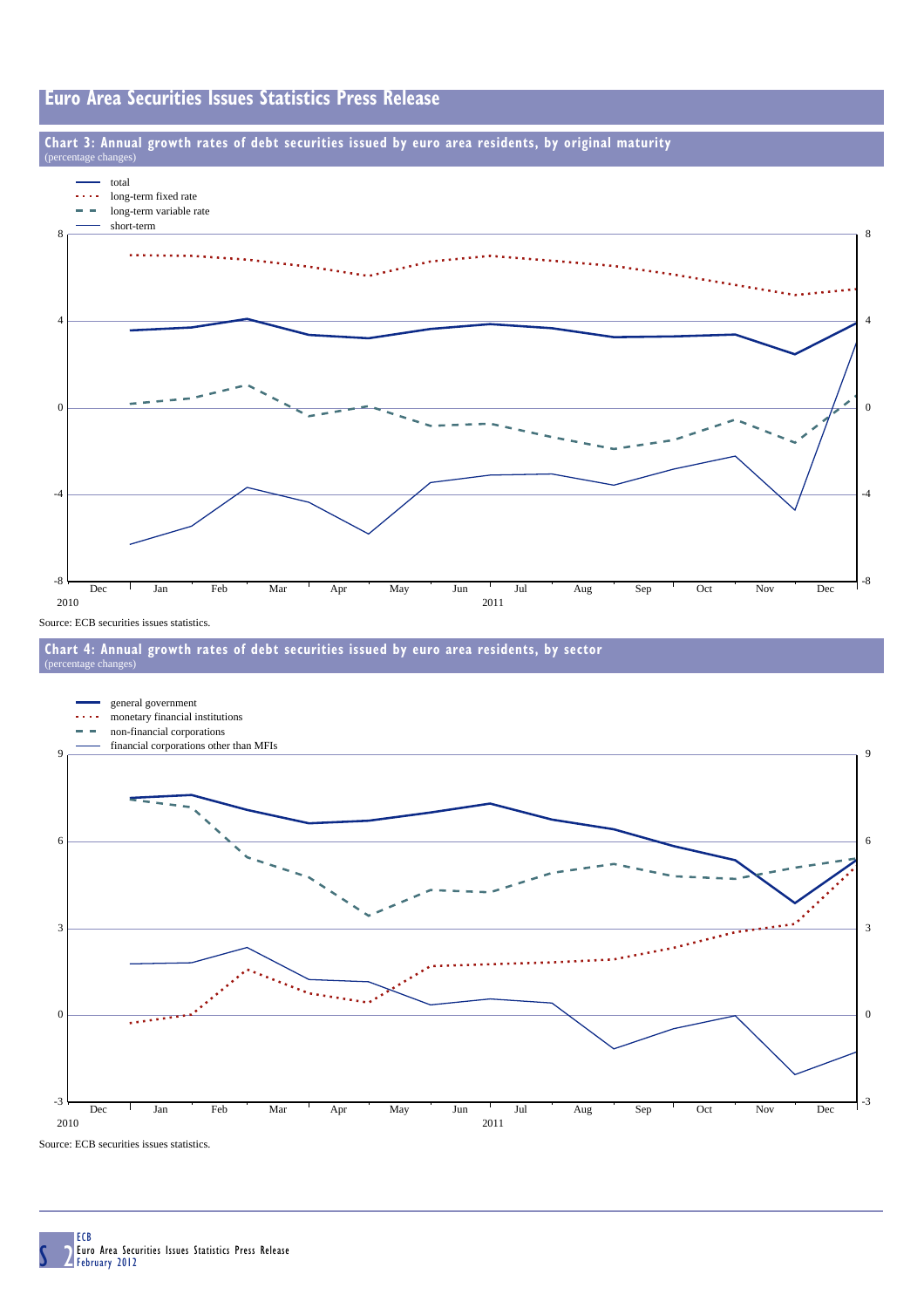### **Euro Area Securities Issues Statistics Press Release**





Source: ECB securities issues statistics.





Source: ECB securities issues statistics.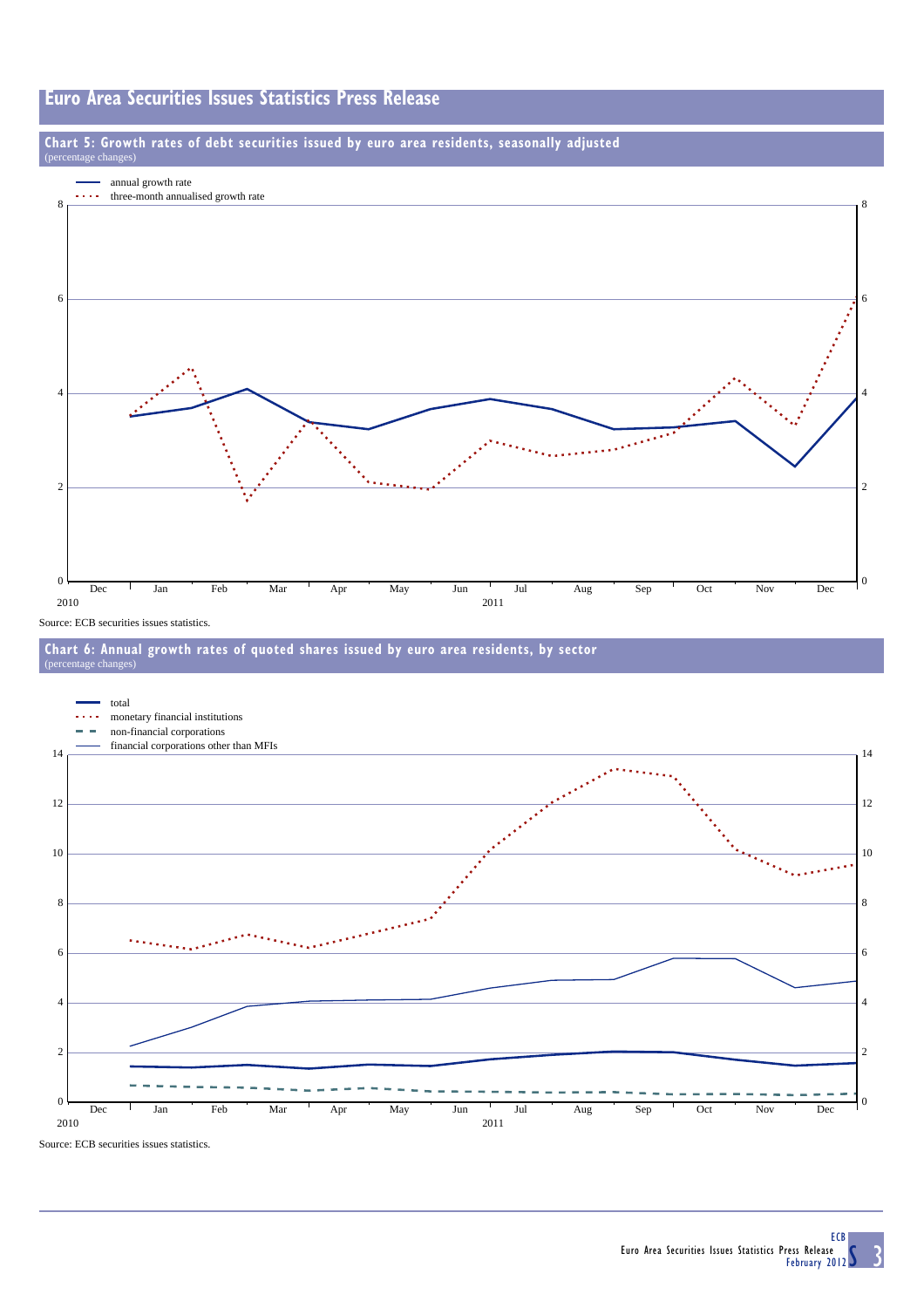|                           | <b>Amounts</b><br>outstand-<br>in2 | <b>Net</b><br><i>issues</i> | <b>Gross</b><br>issues              | Redemp-<br>tions | <b>Net</b><br>issues <sup>3</sup> | <b>Amounts</b><br>outstand-<br>ing | <b>Gross</b><br>issues | Redemp-<br>tions | <b>Net</b><br>issues $3$ | <b>Amounts</b><br>outstand-<br>ing | <b>Gross</b><br>issues | Redemp-<br>tions | <b>Net</b><br>issues $3$ | Annual growth rates of outstanding amounts <sup>5)</sup> |        |                   |                        |                   |            |              |              |              |              |              |                  |
|---------------------------|------------------------------------|-----------------------------|-------------------------------------|------------------|-----------------------------------|------------------------------------|------------------------|------------------|--------------------------|------------------------------------|------------------------|------------------|--------------------------|----------------------------------------------------------|--------|-------------------|------------------------|-------------------|------------|--------------|--------------|--------------|--------------|--------------|------------------|
|                           | Dec. 2010                          |                             | Jan. 2011 - Dec. 2011 <sup>4)</sup> |                  |                                   | Nov. 2011                          |                        |                  |                          | Dec. 2011                          |                        |                  |                          | 2010                                                     | 2011   | 2011<br><b>O1</b> | 2011<br>O <sub>2</sub> | 2011<br><b>O3</b> | 2011<br>04 | 2011<br>July | 2011<br>Aug. | 2011<br>Sep. | 2011<br>Oct. | 2011<br>Nov. | 2011<br>Dec.     |
| Total<br>of which         | 15,877.7                           | $-176.7$                    | 998.7                               | 946.5            | 51.7                              | 16,452.4                           | 1,123.5                | 1.027.3          | 96.4                     | 16.529.0                           | 1.169.3                | 1.108.0          | 48.7                     | 11.1                                                     | 4.6    | 3.8               | 3.5                    | 3.5               | 3.1        | 3.7          | 3.3          | 3.3          | 3.4          | 2.5          | 3.9              |
| in euro                   | 14.119.1                           | $-144.8$                    | 900.9                               | 852.5            | 47.5                              | 14,642.4                           | 1,012.6                | 917.1            | 92.7                     | 14,689.7                           | 1,078.2                | 1,014.8          | 47.3                     | 11.9                                                     | 4.5    | 3.9               | 3.6                    | 3.4               | 3.2        | 3.5          | 3.3          | 3.2          | 3.5          | 2.6          | 4.0 <sub>1</sub> |
| in other currencies       | 1,758.6                            | $-31.8$                     | 97.8                                | 94.0             | 4.2                               | 1,810.                             | 110.8                  | 110.2            | 3.7                      | 1.839.2                            | 91.1                   | 93.2             | 1.4                      | 4.0                                                      | 5.8    | 3.1               | 2.7                    | 4.1               | 2.4        | 5.2          | 3.3          | 4.1          | 2.7          | 1.0          | 2.9              |
| Short-term<br>of which    | 1.540.2                            | $-135.8$                    | 746.7                               | 742.6            | 3.9                               | 1,599.2                            | 911.3                  | 904.9            | 5.3                      | 1,591.9                            | 923.1                  | 933.1            | $-10.0$                  | 16.6                                                     | $-5.2$ | $-4.8$            | $-4.3$                 | $-3.2$            | $-2.3$     | $-3.0$       | $-3.6$       | $-2.8$       | $-2.2$       | $-4.7$       | 3.0              |
| in euro                   | 1.346.4                            | $-123.6$                    | 674.0                               | 671.8            | 2.1                               | 1.381.3                            | 821.1                  | 811.8            | 8.5                      | 1,372.5                            | 849.9                  | 857.8            | $-7.8$                   | 16.2                                                     | $-6.4$ | $-4.9$            | $-5.8$                 | $-5.3$            | $-3.9$     | $-5.7$       | $-5.5$       | $-4.5$       | $-4.1$       | $-6.1$       | 1.9              |
| in other currencies       | 193.7                              | $-12.2$                     | 72.6                                | 70.7             | 1.8                               | 217.8                              | 90.2                   | 93.1             | $-3.2$                   | 219.3                              | 73.2                   | 75.3             | $-2.3$                   | 19.5                                                     | 5.0    | $-4.3$            | 5.6                    | 12.3              | 9.0        | 16.6         | 10.1         | 9.2          | 11.4         | 5.7          | 11.1             |
| Long-term $2$<br>of which | 14,337.5                           | $-40.9$                     | 252.0                               | 204.0            | 47.8                              | 14,853.3                           | 212.2                  | 122.5            | 91.                      | 14,937.                            | 246.2                  | 174.9            | 58.8                     | 10.3                                                     | 5.9    | 4.8               | 4.4                    | 4.3               | 3.8        | 4.4          | 4.0          | 4.0          | 4.0          | 3.3          | 4.0              |
| in euro                   | 12,772.6                           | $-21.2$                     | 226.9                               | 180.7            | 45.4                              | 13,261.0                           | 191.6                  | 105.4            | 84.2                     | 13,317.2                           | 228.3                  | 157.0            | 55.1                     | 11.4                                                     | 5.9    | 4.9               | 4.7                    | 4.4               | 4.0        | 4.5          | 4.3          | 4.1          | 4.3          | 3.7          | 4.3              |
| in other currencies       | 1,564.9                            | $-19.7$                     | 25.2                                | 23.3             | 2.4                               | 1,592.2                            | 20.6                   | 17.1             | 6.9                      | 1,619.9                            | 17.9                   | 17.9             | 3.7                      | 1.4                                                      | 5.9    | 4.2               | 2.3                    | 3.0               | 1.6        | 3.7          | 2.4          | 3.5          | 1.6          | 0.4          | 1.9              |
| of which fixed rate       | 9,480.7                            | 6.3                         | 150.7                               | 107.5            | 43.2                              | 9,972.                             | 117.4                  | 56.4             | 61.0                     | 10,013.3                           | 119.4                  | 85.8             | 33.6                     | 9.5                                                      | 8.8    | 6.9               | 6.5                    | 6.6               | 5.6        | 6.8          | 6.5          | 6.1          | 5.7          | 5.2          | 5.5              |
| in euro                   | 8.460.5                            | 12.0                        | 135.8                               | 95.3             | 40.4                              | 8,909.                             | 107.3                  | 45.4             | 61.9                     | 8,930.5                            | 111.9                  | 76.0             | 35.9                     | 10.0                                                     | 9.1    | 7.0               | 6.7                    | 6.7               | 5.7        | 6.9          | 6.6          | 6.2          | 5.8          | 5.5          | 5.7              |
| in other currencies       | 1,021.7                            | $-5.7$                      | 15.0                                | 12.2             | 2.8                               | 1,064.7                            | 10.1                   | 11.0             | $-0.9$                   | 1.084.5                            | 7.5                    | 9.8              | $-2.3$                   | 4.5                                                      | 6.7    | 6.0               | 5.5                    | 6.0               | 4.0        | 5.9          | 6.0          | 6.0          | 4.4          | 3.0          | 3.3              |
| of which variable rate    | 4,385.9                            | $-47.3$                     | 83.9                                | 81.7             | 2.2                               | 4.368.0                            | 80.7                   | 57.8             | 23.0                     | 4,421.                             | 117.6                  | 68.4             | 49.2                     | 12.2                                                     | $-0.6$ | 0.5               | $-0.4$                 | $-1.4$            | $-0.9$     | $-1.3$       | $-1.9$       | $-1.5$       | $-0.5$       | $-1.6$       | 0.6              |
| in euro                   | 3,921.3                            | $-34.9$                     | 75.6                                | 72.7             | 2.9                               | 3,916.7                            | 72.9                   | 53.6             | 19.3                     | 3,961.3                            | 108.2                  | 62.9             | 45.3                     | 14.7                                                     | $-0.3$ | 1.0               | 0.3                    | $-1.1$            | $-0.5$     | $-1.2$       | $-1.6$       | $-1.4$       | 0.0          | $-1.2$       | 0.9              |
| in other currencies       | 463.0                              | $-12.4$                     | 8.3                                 | 9.0              | $-0.7$                            | 449.6                              | 7.8                    | 4.2              | 3.6                      | 458.                               | 9.4                    | 5.5              | 3.9                      | 10.0                                                     | $-3.3$ | $-3.6$            | $-6.3$                 | $-3.9$            | -4.0       | $-2.7$       | $-4.5$       | $-2.0$       | $-4.8$       | $-5.3$       | $-1.9$           |

Source: ECB securities issues statistics.

1) "Short-term" means securities with an original maturity of one year or less (in exceptional cases two years or less). Securities with a longer original maturity, or with optional maturity dates, the latest of which is m indefinite maturity dates, are classified as long-term.

2) The residual difference between total long-term debt securities and fixed and variable rate long-term debt securities consists of zero coupon bonds and revaluation effects.

3) As a full breakdown of net issues into gross issues and redemptions may not always be available, the difference between aggregated gross issues and redemptions may deviate from the aggregated net issues.

4) Monthly averages of the transactions during this period.

5) Annual growth rates are based on financial transactions that occur when an institutional unit incurs or redeems liabilities. The annual growth rates therefore exclude the impact of reclassifications, revaluations, exchange rate variations and any other changes which do not arise from transactions.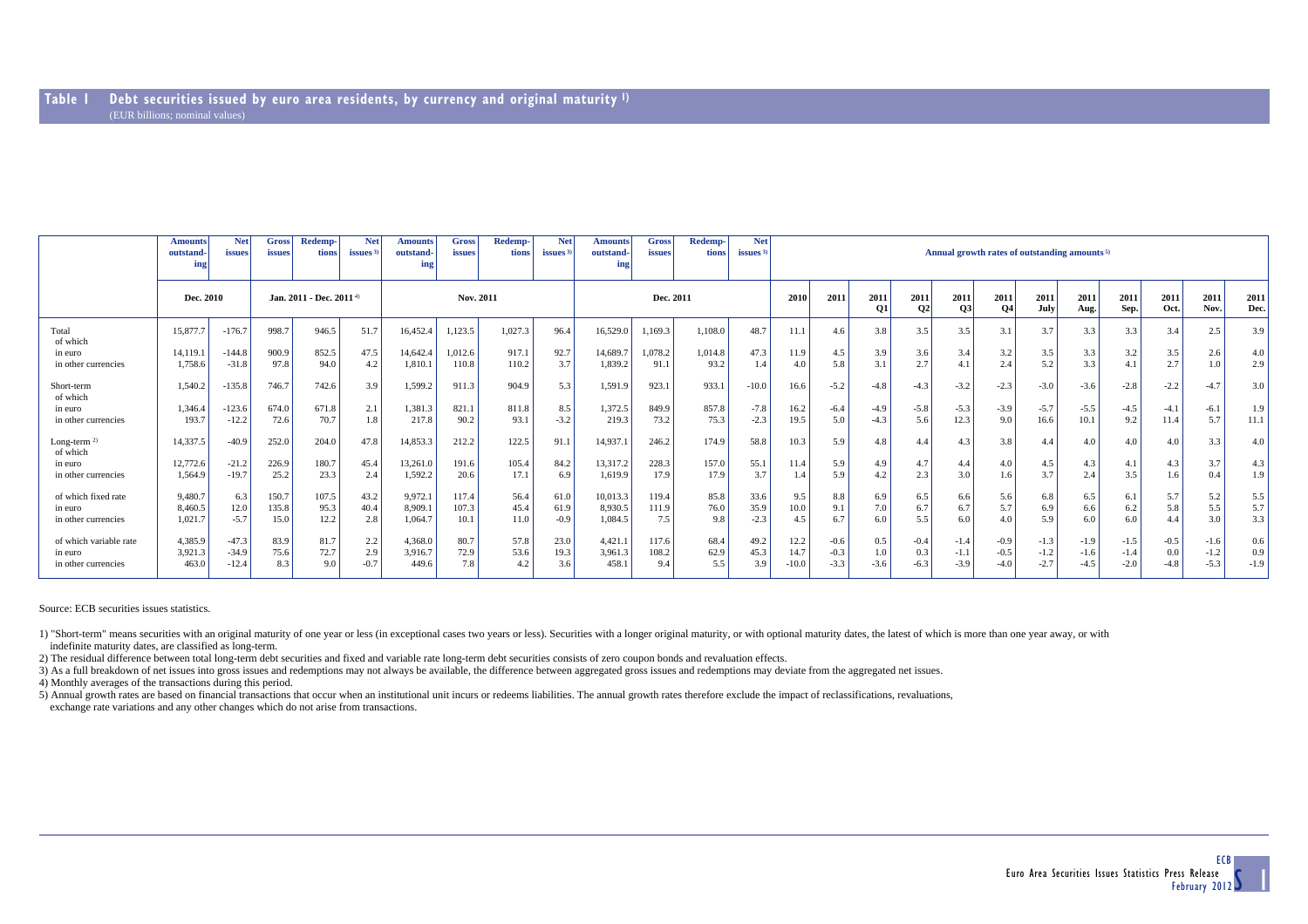#### **Table 2 Debt securities issued by euro area residents in all currencies, by issuing sector 1) and maturity 2)** (EUR billions; nominal values)

|                                                                                                                             | <b>Amounts</b><br><b>outstand-</b><br>ing         | <b>Net</b><br>issues                           | <b>Gross</b><br>issues               | <b>Redemp</b><br>tions                | <b>Net</b><br><i>issues</i>                 | <b>Amounts</b><br>outstand-<br>ing                | Gross<br>issues                      | <b>Redemp-</b><br>tions               | <b>Net</b><br>issues <sup>3</sup>     | <b>Amounts</b><br>outstand-<br>ing                | <b>Gross</b><br>issues               | <b>Redemp-</b><br>tions              | <b>Net</b><br><b>issues</b>           | Annual growth rates of outstanding amounts <sup>5)</sup> |                                           |                                       |                                        |                                           |                                          |                                        |                                           |                                           |                                       |                                             |                                              |
|-----------------------------------------------------------------------------------------------------------------------------|---------------------------------------------------|------------------------------------------------|--------------------------------------|---------------------------------------|---------------------------------------------|---------------------------------------------------|--------------------------------------|---------------------------------------|---------------------------------------|---------------------------------------------------|--------------------------------------|--------------------------------------|---------------------------------------|----------------------------------------------------------|-------------------------------------------|---------------------------------------|----------------------------------------|-------------------------------------------|------------------------------------------|----------------------------------------|-------------------------------------------|-------------------------------------------|---------------------------------------|---------------------------------------------|----------------------------------------------|
|                                                                                                                             | Dec. 2010                                         |                                                | Jan. 2011 - Dec. 2011 4)             |                                       |                                             | Nov. 2011                                         |                                      |                                       |                                       | Dec. 2011                                         |                                      |                                      |                                       | 2010                                                     | 2011                                      | 2011<br>Q1                            | 2011<br>Q2                             | 2011<br>Q3                                | 2011<br>Q <sub>4</sub>                   | 2011<br>July                           | 2011<br>Aug.                              | 2011<br>Sep.                              | 2011<br>Oct.                          | 2011<br>Nov.                                | 2011<br>Dec.                                 |
| Total<br><b>MFIs</b><br>Short-term<br>Long-term<br>of which                                                                 | 15,877.7<br>5,245.8<br>572.1<br>4,673.7           | $-176.7$<br>$-46.1$<br>$-39.0$<br>$-7.1$       | 998.7<br>608.<br>510.2<br>98.5       | 946.5<br>586.2<br>499.8<br>86.4       | 51.7<br>22.5<br>10.4<br>12.1                | 16,452.4<br>5,455.4<br>651.1<br>4,804.3           | 1.123.5<br>727.6<br>662.4<br>65.2    | 1.027.3<br>699.5<br>637.7<br>61.9     | 96.4<br>28.0<br>24.7<br>3.3           | 16,529.0<br>5,527.9<br>698.9<br>4,829.0           | 1.169.3<br>780.3<br>672.9<br>107.5   | 1.108.0<br>722.4<br>626.4<br>96.0    | 48.7<br>57.9<br>46.5<br>11.5          | 11.1<br>4.6<br>2.6<br>4.8                                | 4.6<br>0.3<br>$-6.5$<br>1.5               | 3.8<br>0.6<br>$-1.2$<br>0.9           | 3.5<br>1.1<br>$-1.1$<br>1.5            | 3.5<br>1.9<br>$-2.5$<br>2.6               | 3.1<br>3.3<br>7.4<br>2.7                 | 3.7<br>1.8<br>$-3.5$<br>2.5            | 3.3<br>1.9<br>$-2.5$<br>2.6               | 3.3<br>2.3<br>0.2<br>2.7                  | 3.4<br>2.9<br>5.3<br>2.6              | 2.5<br>3.1<br>6.4<br>2.7                    | 3.9<br>5.2<br>21.8<br>3.1                    |
| Fixed rate<br>Variable rate<br>Non-MFI corporations                                                                         | 2,633.4<br>1,760.6<br>4,146.2                     | $-6.8$<br>8.9<br>$-23.7$                       | 54.2<br>36.7<br>159.6                | 41.9<br>36.0<br>159.0                 | 12.3<br>0.6<br>0.2                          | 2,764.5<br>1,762.1<br>4,147.2                     | 29.1<br>27.8<br>170.5                | 31.<br>23.4<br>158.7                  | $-2.1$<br>4.4<br>12.0                 | 2,777.3<br>1,782.5<br>4,160.4                     | 48.3<br>54.2<br>213.9                | 43.6<br>38.3<br>196.2                | 4.7<br>15.9<br>5.1                    | 7.1<br>1.7<br>23.4                                       | 5.7<br>$-3.9$<br>5.4                      | 3.4<br>$-1.8$<br>2.8                  | 4.6<br>$-2.1$<br>1.5                   | 6.2<br>$-1.4$<br>0.8                      | 5.6<br>$-0.5$<br>0.2                     | 6.2<br>$-1.3$<br>1.3                   | 6.3<br>$-1.5$<br>0.1                      | 6.4<br>$-1.2$<br>0.6                      | 5.7<br>$-1.0$<br>0.9                  | 5.2<br>0.0<br>$-0.6$                        | 5.7<br>0.4<br>0.1                            |
| of which<br>Financial corporations<br>other than MFIs<br>Short-term<br>Long-term<br>of which<br>Fixed rate<br>Variable rate | 3.296.1<br>122.0<br>3,174.1<br>1,102.8<br>1,966.3 | $-15.3$<br>17.1<br>$-32.4$<br>4.8<br>$-46.2$   | 97.6<br>47.2<br>50.4<br>11.9<br>31.7 | 100.7<br>48.7<br>52.0<br>10.9<br>38.3 | $-3.5$<br>$-1.5$<br>$-2.0$<br>1.0<br>$-6.6$ | 3,277.5<br>105.0<br>3,172.5<br>1,146.3<br>1,870.6 | 107.3<br>68.3<br>38.9<br>7.4<br>27.9 | 102.6<br>71.4<br>31.1<br>11.9<br>18.5 | 5.3<br>$-3.9$<br>9.2<br>$-4.6$<br>9.4 | 3,292.7<br>105.8<br>3,186.9<br>1.137.3<br>1,895.8 | 154.5<br>88.6<br>66.0<br>8.2<br>54.7 | 130.7<br>87.9<br>42.7<br>9.5<br>28.0 | 10.9<br>0.8<br>10.2<br>$-1.3$<br>26.7 | 27.7<br>$-23.2$<br>30.1<br>17.3<br>36.9                  | 3.7<br>$-6.4$<br>3.9<br>6.4<br>0.7        | 1.9<br>38.4<br>0.9<br>3.2<br>$-1.9$   | 0.8<br>32.3<br>$-0.1$<br>3.8<br>$-4.6$ | $-0.2$<br>24.3<br>$-1.0$<br>4.3<br>$-7.7$ | $-1.0$<br>0.4<br>$-1.0$<br>2.7<br>$-6.6$ | 0.4<br>32.5<br>$-0.5$<br>4.5<br>$-7.2$ | $-1.2$<br>18.9<br>$-1.8$<br>3.9<br>$-8.5$ | $-0.5$<br>17.2<br>$-1.0$<br>4.7<br>$-8.2$ | 0.0<br>3.5<br>$-0.1$<br>3.5<br>$-6.1$ | $-2.0$<br>$-1.4$<br>$-2.1$<br>1.7<br>$-7.5$ | $-1.3$<br>$-14.6$<br>$-0.8$<br>1.1<br>$-4.0$ |
| Non-financial<br>corporations<br>Short-term<br>Long-term<br>of which<br>Fixed rate<br>Variable rate                         | 850.1<br>67.3<br>782.9<br>670.9<br>106.4          | $-8.4$<br>$-6.3$<br>$-2.1$<br>$-1.3$<br>$-0.9$ | 62.0<br>53.1<br>8.9<br>7.9<br>0.9    | 58.3<br>52.0<br>6.3<br>5.2<br>0.9     | 3.7<br>1.0<br>2.7<br>2.7<br>$-0.1$          | 869.7<br>83.8<br>786.0<br>691.5<br>90.2           | 63.2<br>54.0<br>9.2<br>8.6<br>0.6    | 56.1<br>53.8<br>2.3<br>2.2<br>0.1     | 6.8<br>0.0<br>6.8<br>6.4<br>0.5       | 867.7<br>76.8<br>790.9<br>696.7<br>90.9           | 59.3<br>51.8<br>7.5<br>6.7<br>0.7    | 65.5<br>58.6<br>7.0<br>5.7<br>0.3    | $-5.9$<br>$-7.0$<br>1.1<br>1.1<br>0.4 | 12.5<br>$-20.0$<br>19.2<br>25.2<br>$-1.8$                | 11.8<br>$-17.8$<br>15.9<br>19.6<br>$-1.5$ | 6.2<br>$-2.8$<br>7.2<br>9.2<br>$-1.2$ | 4.1<br>$-5.5$<br>5.1<br>6.4<br>$-1.5$  | 4.9<br>10.2<br>4.3<br>5.2<br>$-2.3$       | 5.0<br>17.5<br>3.8<br>4.5<br>$-2.5$      | 4.9<br>6.2<br>4.8<br>5.6<br>$-1.9$     | 5.2<br>13.4<br>4.4<br>5.2<br>$-2.2$       | 4.8<br>19.4<br>3.4<br>4.3<br>$-3.7$       | 4.7<br>17.3<br>3.5<br>4.2<br>$-2.9$   | 5.1<br>17.0<br>4.0<br>4.6<br>$-2.3$         | 5.4<br>17.2<br>4.4<br>5.0<br>$-1.0$          |
| General government<br>of which<br>Central government<br>Short-term<br>Long-term                                             | 6,485.7<br>5,931.8<br>724.4<br>5,207.4            | $-106.8$<br>$-115.2$<br>$-113.8$<br>$-1.3$     | 230.4<br>191.4<br>107.2<br>84.2      | 201.4<br>168.0<br>114.8<br>53.2       | 29.0<br>23.4<br>$-7.6$<br>31.0              | 6,849.8<br>6,229.1<br>685.6<br>5,543.5            | 225.4<br>180.8<br>95.4<br>85.5       | 169.2<br>135.7<br>113.6<br>22.1       | 56.3<br>45.1<br>$-18.3$<br>63.4       | 6,840.6<br>6,216.5<br>633.8<br>5,582.6            | 175.1<br>141.5<br>80.6<br>60.9       | 189.4<br>157.1<br>132.8<br>24.3      | $-14.3$<br>$-15.6$<br>$-52.2$<br>36.6 | 12.0<br>12.0<br>55.6<br>7.4                              | 8.3<br>8.1<br>$-1.4$<br>9.6               | 7.3<br>6.7<br>$-15.1$<br>10.4         | 6.9<br>6.1<br>$-14.0$<br>9.4           | 6.6<br>5.9<br>$-11.2$<br>8.6              | 4.9<br>4.2<br>$-14.8$<br>7.2             | 6.8<br>6.2<br>$-9.8$<br>8.7            | 6.4<br>5.6<br>$-11.6$<br>8.4              | 5.8<br>5.1<br>$-12.6$<br>7.9              | 5.3<br>4.7<br>$-13.5$<br>7.6          | 3.9<br>3.0<br>$-18.2$<br>6.4                | 5.4<br>4.7<br>$-12.6$<br>7.2                 |
| of which<br>Fixed rate<br>Variable rate                                                                                     | 4,697.0<br>431.6                                  | 8.4<br>$-10.0$                                 | 70.0<br>11.2                         | 45.4<br>4.5                           | 24.6<br>6.7                                 | 4,962.5<br>506.8                                  | 63.9<br>19.3                         | 6.3<br>15.5                           | 57.6<br>3.8                           | 4.994.3<br>513.2                                  | 53.3<br>6.6                          | 23.6<br>0.7                          | 29.7<br>6.0                           | 8.0<br>$-0.3$                                            | 9.9<br>6.4                                | 9.7<br>19.0                           | 8.2<br>23.5                            | 7.4<br>25.7                               | 6.1<br>21.0                              | 7.7<br>24.4                            | 7.2<br>25.6                               | 6.4<br>28.3                               | 6.2<br>25.8                           | 5.8<br>14.6                                 | 6.3<br>18.7                                  |
| Other general<br>government<br>Short-term<br>Long-term<br>of which<br>Fixed rate<br>Variable rate                           | 553.9<br>54.5<br>499.4<br>376.7<br>121.0          | 8.3<br>6.3<br>2.0<br>1.2<br>0.9                | 39.0<br>28.9<br>10.1<br>6.7<br>3.4   | 33.4<br>27.3<br>6.2<br>4.2<br>1.9     | 5.6<br>1.6<br>3.9<br>2.5<br>1.4             | 620.7<br>73.7<br>547.0<br>407.3<br>138.3          | 44.6<br>31.2<br>13.4<br>8.3<br>5.1   | 33.4<br>28.4<br>5.0<br>4.8<br>0.2     | 11.1<br>2.8<br>8.4<br>3.5<br>4.9      | 624.2<br>76.6<br>547.6<br>407.7<br>138.7          | 33.7<br>29.3<br>4.3<br>2.9<br>1.4    | 32.3<br>27.4<br>4.9<br>3.5<br>1.2    | 1.4<br>1.9<br>$-0.6$<br>$-0.5$<br>0.2 | 12.6<br>91.8<br>8.4<br>5.4<br>22.2                       | 10.2<br>$-14.1$<br>12.4<br>8.8<br>27.5    | 13.0<br>93.9<br>8.7<br>5.6<br>20.0    | 15.8<br>113.2<br>10.2<br>7.9<br>18.4   | 14.6<br>79.5<br>9.8<br>8.9<br>13.0        | 13.2<br>54.6<br>9.4<br>8.1<br>13.9       | 13.3<br>59.2<br>9.8<br>9.0<br>12.7     | 15.3<br>84.9<br>10.2<br>9.4<br>13.4       | 14.2<br>72.4<br>9.4<br>8.3<br>13.4        | 12.8<br>61.4<br>8.7<br>7.5<br>12.7    | 13.6<br>50.8<br>10.0<br>8.5<br>15.1         | 12.1<br>37.0<br>9.4<br>8.0<br>14.4           |

Source: ECB securities issues statistics.

1) Corresponding ESA 95 sector codes: MFIs (including Eurosystem) comprises the ECB and the national central banks of the euro area (S.121) and other monetary financial institutions (S.122); financial

corporations other than MFIs comprises other financial intermediaries (S.123), financial auxiliaries (S.124) and insurance corporations and pension funds (S.125); non-financial corporations (S.11); central government (S.13 other general government comprises state government (S.1312), local government (S.1313) and social security funds (S.1314).

2) The residual difference between total long-term debt securities and fixed and variable rate long-term debt securities consists of zero coupon bonds and revaluation effects.

3) As a full breakdown of net issues into gross issues and redemptions may not always be available, the difference between aggregated gross issues and redemptions may deviate from the aggregated net issues.

4) Monthly averages of the transactions during this period.

5) Annual growth rates are based on financial transactions that occur when an institutional unit incurs or redeems liabilities. The annual growth rates therefore exclude the impact of reclassifications, revaluations,

exchange rate variations and any other changes which do not arise from transactions.

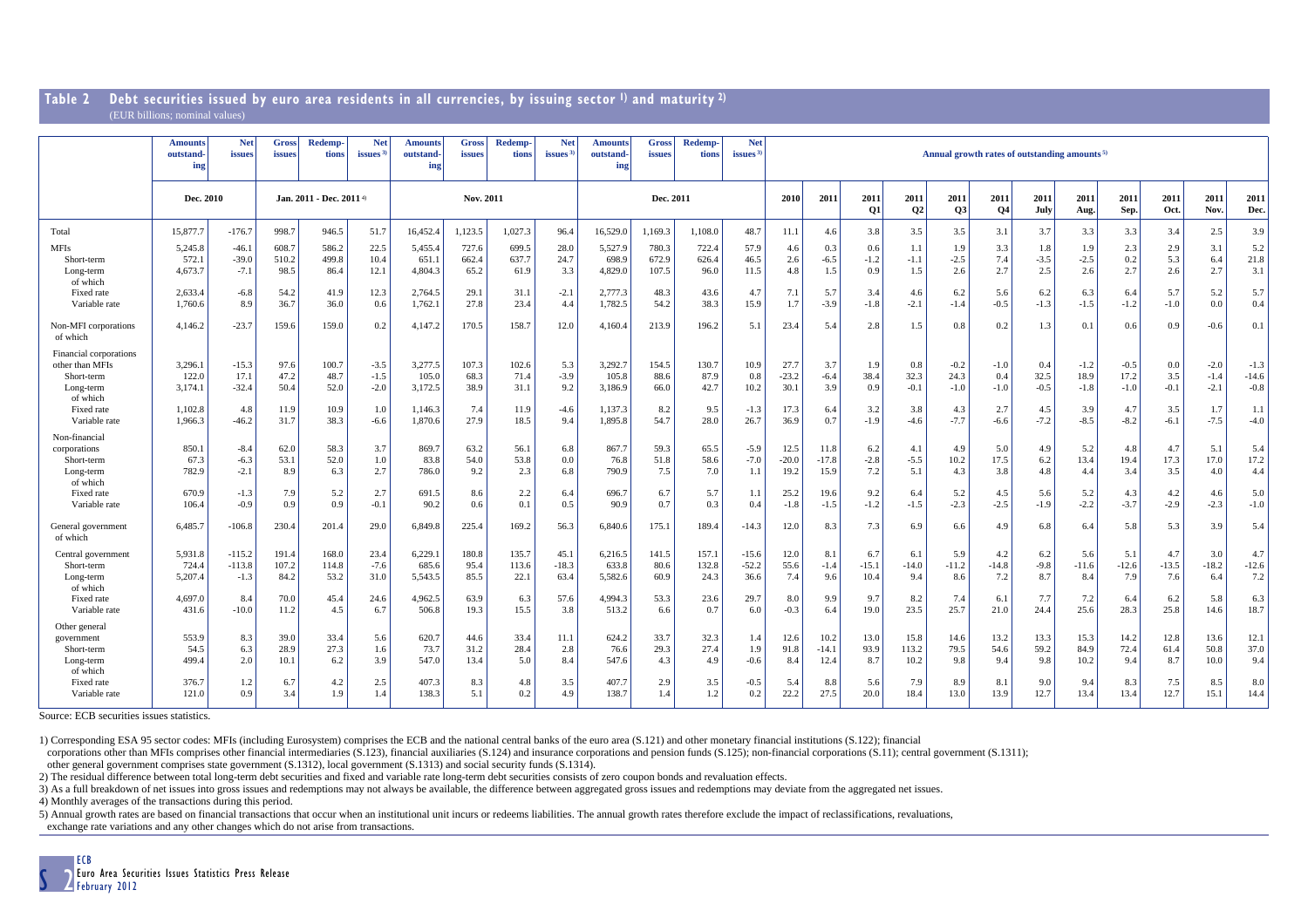|                                        | <b>Amounts</b><br>outstanding |           |           | Net issues |           |           | Three-month annualised growth rates of outstanding amounts <sup>2)</sup> |              |              |              |             |              |              |              |              |              |              |              |  |  |  |
|----------------------------------------|-------------------------------|-----------|-----------|------------|-----------|-----------|--------------------------------------------------------------------------|--------------|--------------|--------------|-------------|--------------|--------------|--------------|--------------|--------------|--------------|--------------|--|--|--|
|                                        | Dec. 2011                     | Dec. 2010 | Sep. 2011 | Oct. 2011  | Nov. 2011 | Dec. 2011 | 2011<br>Jan.                                                             | 2011<br>Feb. | 2011<br>Mar. | 2011<br>Apr. | 2011<br>May | 2011<br>June | 2011<br>July | 2011<br>Aug. | 2011<br>Sep. | 2011<br>Oct. | 2011<br>Nov. | 2011<br>Dec. |  |  |  |
| Total                                  | 16,603.7                      | $-56.8$   | 65.1      | 60.2       | 7.4       | 174.5     | 4.6                                                                      | 1.7          | 3.4          | 2.1          | 2.0         | 3.0          | 2.7          | 2.8          | 3.2          | 4.3          | 3.3          | 6.1          |  |  |  |
| Short-term                             | 1,629.4                       | $-76.4$   | 18.7      | $-14.5$    | $-0.8$    | 45.7      | $-12.0$                                                                  | $-20.1$      | $-6.1$       | $-6.9$       | $-1.5$      | 3.0          | 5.9          | 3.7          | 6.9          | 6.1          | 0.9          | 7.8          |  |  |  |
| Long-term                              | 14,974.2                      | 19.6      | 46.4      | 74.7       | 8.2       | 128.8     | 6.6                                                                      | 4.5          | 4.5          | 3.1          | 2.3         | 3.0          | 2.3          | 2.7          | 2.8          | 4.1          | 3.6          | 5.9          |  |  |  |
| <b>MFIs</b>                            | 5,585.1                       | 1.9       | 32.0      | 9.9        | 20.5      | 109.6     | 3.7                                                                      | 5.5          | 5.6          | 2.2          | 0.6         | 0.1          | 0.2          | 1.9          | 4.6          | 5.8          | 4.7          | 10.7         |  |  |  |
| Short-term                             | 716.4                         | $-21.5$   | 10.3      | 13.3       | 12.9      | 66.9      | $-7.3$                                                                   | $-2.3$       | 14.9         | 5.8          | $-0.8$      | $-9.5$       | $-6.3$       | 4.8          | 20.7         | 35.8         | 26.1         | 74.7         |  |  |  |
| Long-term                              | 4,868.7                       | 23.5      | 21.8      | $-3.4$     | 7.7       | 42.7      | 5.2                                                                      | 6.5          | 4.4          | 1.7          | 0.7         | 1.4          | 1.0          | 1.6          | 2.7          | 2.4          | 2.2          | 4.0          |  |  |  |
| Non-MFI corporations<br>of which       | 4,136.5                       | $-31.3$   | 44.7      | 20.9       | $-31.9$   | 3.8       | 1.6                                                                      | $-1.7$       | $-0.4$       | $-1.8$       | $-3.4$      | $-2.0$       | $-1.5$       | $-1.0$       | 3.8          | 5.6          | 3.3          | $-0.7$       |  |  |  |
| Financial corporations other than MFIs | 3,258.9                       | $-33.2$   | 39.9      | 13.0       | $-37.9$   | $-1.5$    | 1.3                                                                      | $-2.7$       | $-1.5$       | $-2.7$       | $-5.4$      | $-2.4$       | $-2.8$       | $-2.2$       | 2.4          | 4.4          | 1.9          | $-3.2$       |  |  |  |
| Short-term                             | 103.7                         | 14.1      | 1.0       | $-8.2$     | $-2.7$    | $-2.4$    | 77.5                                                                     | 41.5         | $-20.6$      | $-10.6$      | 4.5         | 33.7         | 10.3         | $-7.8$       | $-19.5$      | $-34.7$      | $-30.2$      | $-38.5$      |  |  |  |
| Long-term                              | 3,155.1                       | $-47.3$   | 38.9      | 21.2       | $-35.2$   | 0.9       | $-0.7$                                                                   | $-4.0$       | $-0.7$       | $-2.4$       | $-5.7$      | $-3.5$       | $-3.3$       | $-2.0$       | 3.3          | 6.2          | 3.2          | $-1.6$       |  |  |  |
| Non-financial corporations             | 877.6                         | 1.9       | 4.8       | 7.9        | 6.0       | 5.4       | 2.9                                                                      | 2.6          | 4.1          | 2.1          | 4.8         | $-0.3$       | 3.8          | 4.0          | 9.3          | 10.4         | 9.1          | 9.3          |  |  |  |
| Short-term                             | 83.3                          | $-0.1$    | 4.4       | $-1.5$     | $-0.3$    | 0.0       | 10.1                                                                     | 12.9         | 4.1          | $-31.3$      | 7.0         | 6.6          | 80.1         | 36.8         | 85.1         | 39.4         | 13.5         | $-8.3$       |  |  |  |
| Long-term                              | 794.4                         | 2.0       | 0.4       | 9.4        | 6.3       | 5.4       | 2.2                                                                      | 1.7          | 4.1          | 5.9          | 4.6         | $-1.0$       | $-1.5$       | 1.1          | 3.5          | 7.8          | 8.7          | 11.4         |  |  |  |
| General government<br>of which         | 6,882.1                       | $-27.5$   | $-11.6$   | 29.4       | 18.8      | 61.1      | 7.2                                                                      | 0.9          | 4.2          | 4.6          | 6.6         | 8.6          | 7.4          | 5.9          | 1.7          | 2.5          | 2.2          | 6.6          |  |  |  |
| Central government                     | 6,265.8                       | $-31.9$   | $-20.2$   | 35.1       | 8.1       | 65.2      | 7.2                                                                      | 0.8          | 3.4          | 3.4          | 4.5         | 7.0          | 6.8          | 5.2          | 1.1          | 1.6          | 1.5          | 7.2          |  |  |  |
| Short-term                             | 658.2                         | $-71.1$   | $-3.3$    | $-10.1$    | $-12.9$   | $-15.3$   | $-28.2$                                                                  | $-38.2$      | $-21.1$      | $-16.1$      | $-14.1$     | $-1.6$       | 6.4          | $-2.3$       | $-5.9$       | $-13.0$      | $-14.2$      | $-20.3$      |  |  |  |
| Long-term                              | 5,607.6                       | 39.2      | $-16.9$   | 45.2       | 21.0      | 80.5      | 13.6                                                                     | 8.4          | 7.4          | 6.4          | 7.3         | 8.2          | 6.9          | 6.3          | 2.0          | 3.7          | 3.7          | 11.2         |  |  |  |
| Other general government               | 616.4                         | 4.4       | 8.6       | $-5.7$     | 10.7      | $-4.1$    | 6.9                                                                      | 1.6          | 13.6         | 17.9         | 32.1        | 26.9         | 14.0         | 12.7         | 7.6          | 11.8         | 9.4          | 0.5          |  |  |  |
| Short-term                             | 67.9                          | 2.2       | 6.3       | $-8.0$     | 2.3       | $-3.4$    | 71.5                                                                     | $-39.2$      | 37.3         | 49.1         | 401.4       | 260.6        | 71.8         | 58.9         | 16.2         | 50.6         | 5.2          | $-39.8$      |  |  |  |
| Long-term                              | 548.5                         | 2.2       | 2.2       | 2.3        | 8.4       | $-0.7$    | 2.5                                                                      | 6.2          | 11.5         | 15.3         | 16.1        | 12.4         | 9.1          | 8.1          | 6.4          | 7.9          | 10.0         | 7.6          |  |  |  |

Source: ECB securities issues statistics.

1) Corresponding ESA 95 sector codes: MFIs (including Eurosystem) comprises the ECB and the national central banks of the euro area (S.121) and other monetary financial institutions (S.122); financial

corporations other than MFIs comprises other financial intermediaries (S.123), financial auxiliaries (S.124) and insurance corporations and pension funds (S.125); non-financial corporations (S.11); central government (S.13 other general government comprises state government (S.1312), local government (S.1313) and social security funds (S.1314).

2) Three-month annualised growth rates are based on financial transactions that occur when an institutional unit incurs or redeems liabilities. The three-month annualised growth rates therefore exclude the impact of reclas exchange rate variations and any other changes which do not arise from transactions. The rates are annualised to allow direct comparisons with annual rates (please note that the non-adjusted rates presented in Table 2 are almost identical to seasonally adjusted annual rates).